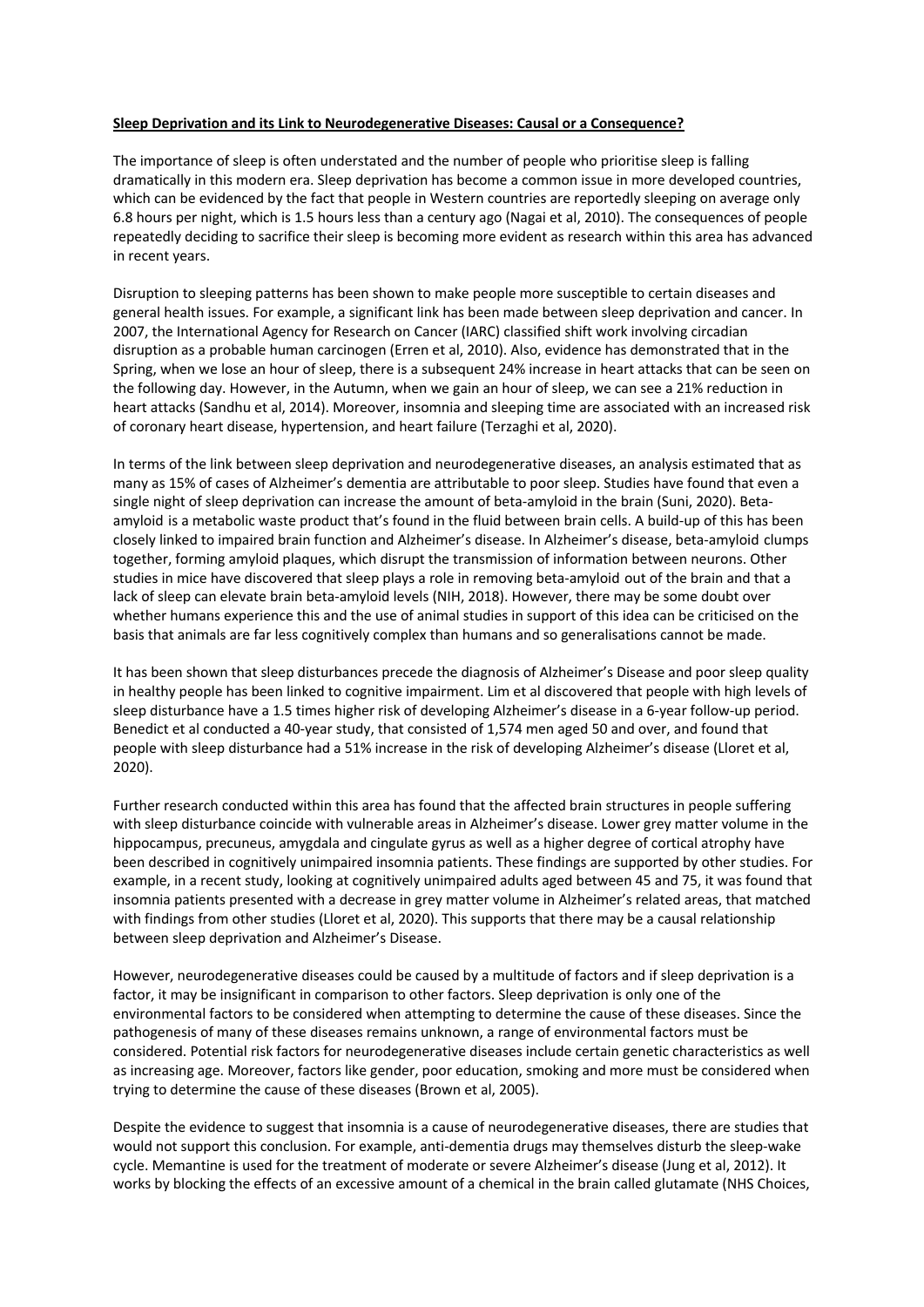2019). However, a potential side effect is wake promotion and insomnia in Alzheimer's patients. A few studies showed that memantine increases total awake time and reduced total sleep time (Jung et al, 2012). This suggests that sleep deprivation is an indirect consequence of developing Alzheimer's disease and that there is insufficient evidence to establish a direct correlation. This is because drugs like Memantine, taken by sufferers of Alzheimer's may be responsible for the sleep disturbances that commonly accompany other symptoms of the disease.

Moreover, older people are generally more susceptible to neurodegenerative diseases as ageing is the primary risk factor for conditions including Alzheimer's and Parkinson's disease. In fact, one in ten individuals aged 65 or over has Alzheimer's disease and the prevalence of this disease continues to increase with increasing age (Hou et al, 2019). Not only are older people more susceptible to these diseases, but they are also more susceptible to sleep problems, like insomnia. It has been shown that 75% of older adults experience symptoms of insomnia (Nguyen et al, 2019). Therefore, a potential argument that could be put forward is that the problems of sleep deprivation and the development of neurodegenerative diseases are not directly linked but are in fact both affected by the variable of age. The fact that they coincide with each other in many instances does not necessarily support a direct link. The correlational nature of research in this area means that extraneous multiple factors could be involved in the development of either neurodegenerative diseases or sleep problems, like insomnia.

The secretion of melatonin decreases in Alzheimer's disease and this decrease has been put forward as an explanation for disruption to the circadian cycle, decrease in sleep efficiency and impaired cognitive function seen in Alzheimer's patients (P. Cardinali, 2010). Melatonin is a hormone that occurs naturally in your body and helps to control your sleep patterns. It can be used to treat sleep problems in people aged 55 and over. Melatonin acts on receptors in your body to encourage sleep (nhs.uk, 2019). Therefore, it could be concluded that the decreased secretion of melatonin in Alzheimer's patients could explain the sleep disturbances that accompany the disease. This supports the argument that sleep disturbances are a consequence of neurodegenerative diseases.

In conclusion, there are several studies that have contributed to establishing a causal link between sleep disturbances and neurodegenerative diseases. However, these studies can be criticised for their findings being purely correlational. Correlations mean that cause and effect cannot be established as you can't be certain as to whether the variable of sleep deprivation is having a direct effect on an individual developing a neurodegenerative disease, or whether other extraneous variables are more significant contributors.

There is support for the idea that sleep disturbances are a consequence of neurodegenerative diseases as they commonly coincide with diseases like dementia. These sleep disturbances are not necessarily present before the sufferer develops dementia. In addition, the fact that melatonin secretion decreases in Alzheimer sufferers also suggests that sleep deprivation is a consequence of these diseases as melatonin plays a role in regulating the sleep-wake cycle. However, melatonin levels naturally decrease with age and so this may not necessarily just relate to sufferers of neurodegenerative diseases but the elderly people in general. Insomnia does become more prevalent with age and this factor may help to explain why.

After conducting my research and evaluating the available evidence, I believe that to make a definitive conclusion, more research needs to be conducted in this area. The fact that sleep disruption commonly coincides with the diagnosis of a neurodegenerative disease does seem to suggest that sleep disturbances are a consequence of these diseases. However, it could be argued that sleep disruption exacerbates cognitive impairment and is potentially a contributor to, or cause of, neurodegenerative diseases.

This is a vitally important area of research. Worldwide, around 50 million people have dementia and each year there are nearly 10 million new cases. The total number of people with dementia is projected to reach 82 million in 2030 and 152 million in 2050 (World Health Organisation, 2020). More resources must be dedicated to this area of research to enable the development of new preventative therapies as currently, available treatments can only slow the progression of dementia. There is currently no cure for dementia (NHS Choices, 2019).